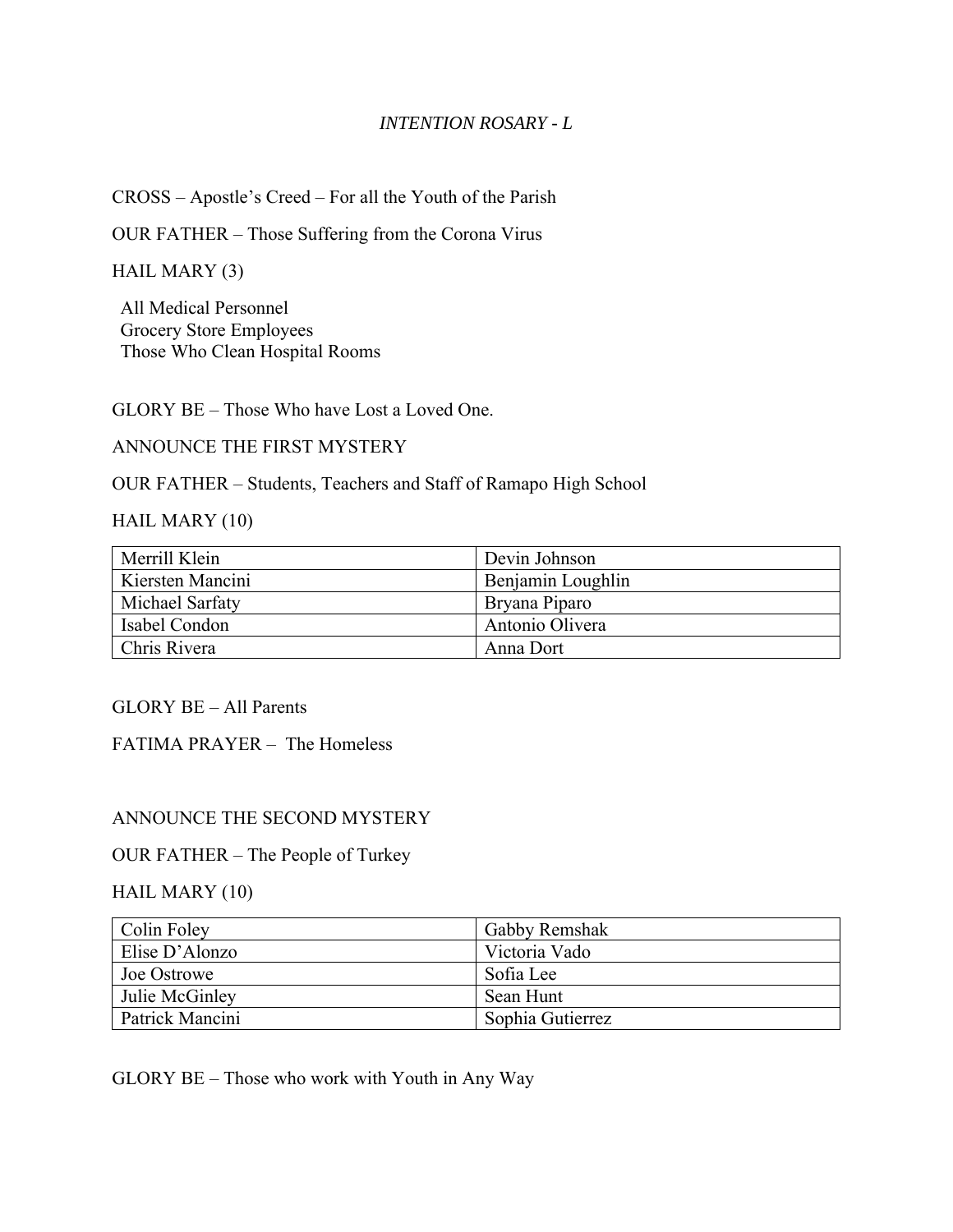## FATIMA PRAYER – The Unemployed

## ANNOUNCE THE THIRD MYSTERY

OUR FATHER – Students, Teachers and Staff of De Paul High School

## HAIL MARY (10)

| Caterina Cardemone | Kieran Corcoran   |
|--------------------|-------------------|
| Veronica Torriani  | Declan Winn       |
| Lauren Plastina    | Olivia Fanning    |
| Alexander Testa    | Theordore Lowicki |
| Natalie Nagy       | Morgan Reilly     |

## GLORY BE – Young People whose Parents are in the Medical Profession

## FATIMA PRAYER – Victims of Human Trafficking

## ANNOUNCE THE FOURTH MYSTERY

## OUR FATHER – People of Switzerland

# HAIL MARY (10)

| Ryan McKenna       | Isabella Kull    |
|--------------------|------------------|
| Grace Alba         | Meghan Halvey    |
| Luke Stadulis      | Isabella Oriente |
| <b>Grace Cowie</b> | Will Pruitt      |
| Ellie Liggett      | Julianna Loccke  |

### GLORY BE – Hospital Chaplains

# FATIMA PRAYER – Military Personnel

### ANNOUNCE THE FIFTH MYSTERY

### OUR FATHER – Our Civil Leaders at all Levels

## HAIL MARY (10)

| Clare Surwilo          | Ian Hamilton           |
|------------------------|------------------------|
| Liam Cunningham        | Michael Rigoglioso     |
| Kaitlin Levine         | Jaden Cano             |
| <b>Courtney Murphy</b> | <b>Gabriel McClure</b> |
| Lizbeth Ramos          | Chloe Kaczmarski       |